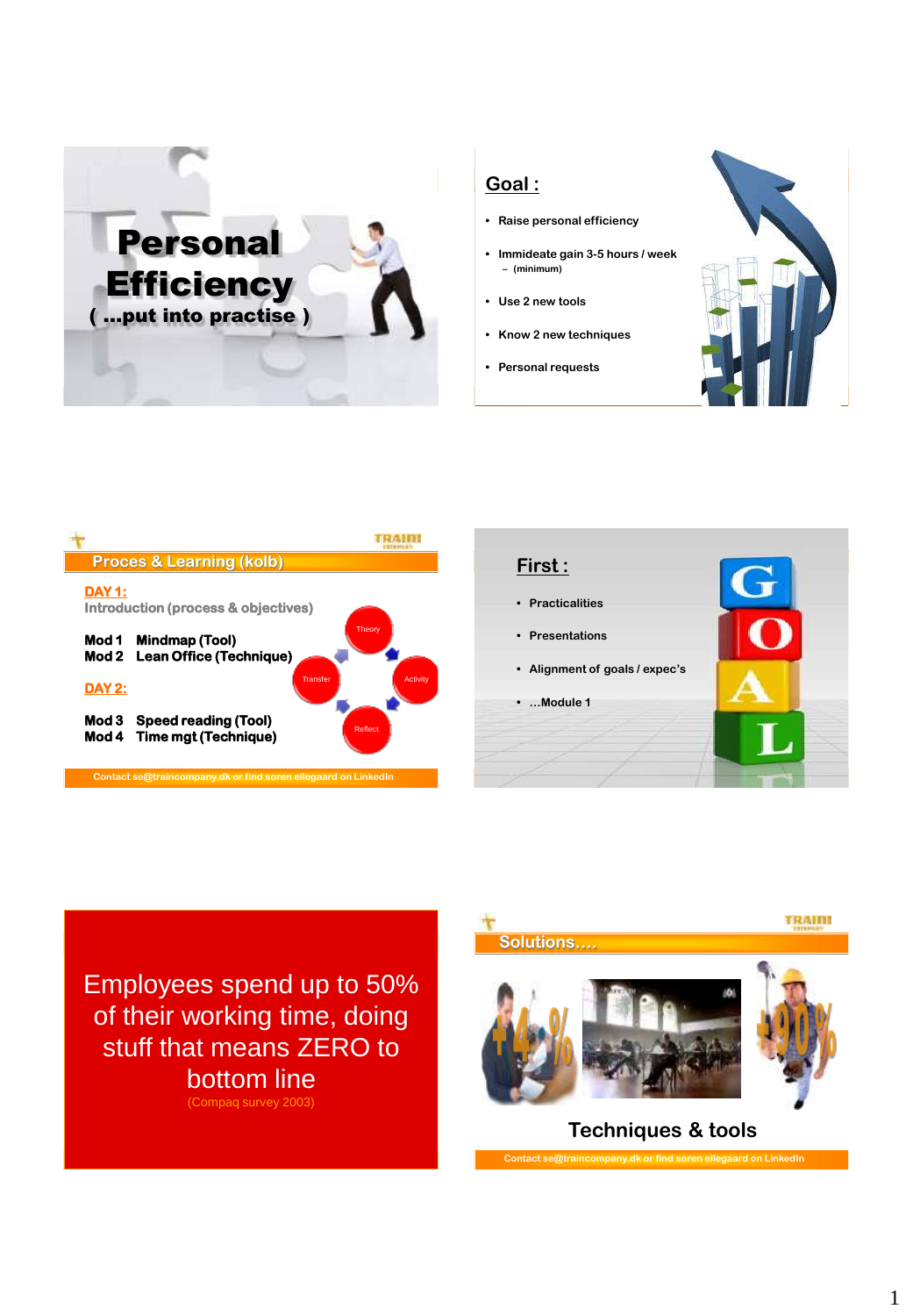## **Practi[c](http://www.confex.dk/html/konf.jsp)alities**





### **Handouts?**

**300 slides in printed hardcopy**

**Download YOUR course in 1 week - incl. Answers for [YOU](http://www.confex.dk/html/konf.jsp)R requests - or immideatly (!)**

**Few chosen, relevant slides i.e. Lean / Speedread**





2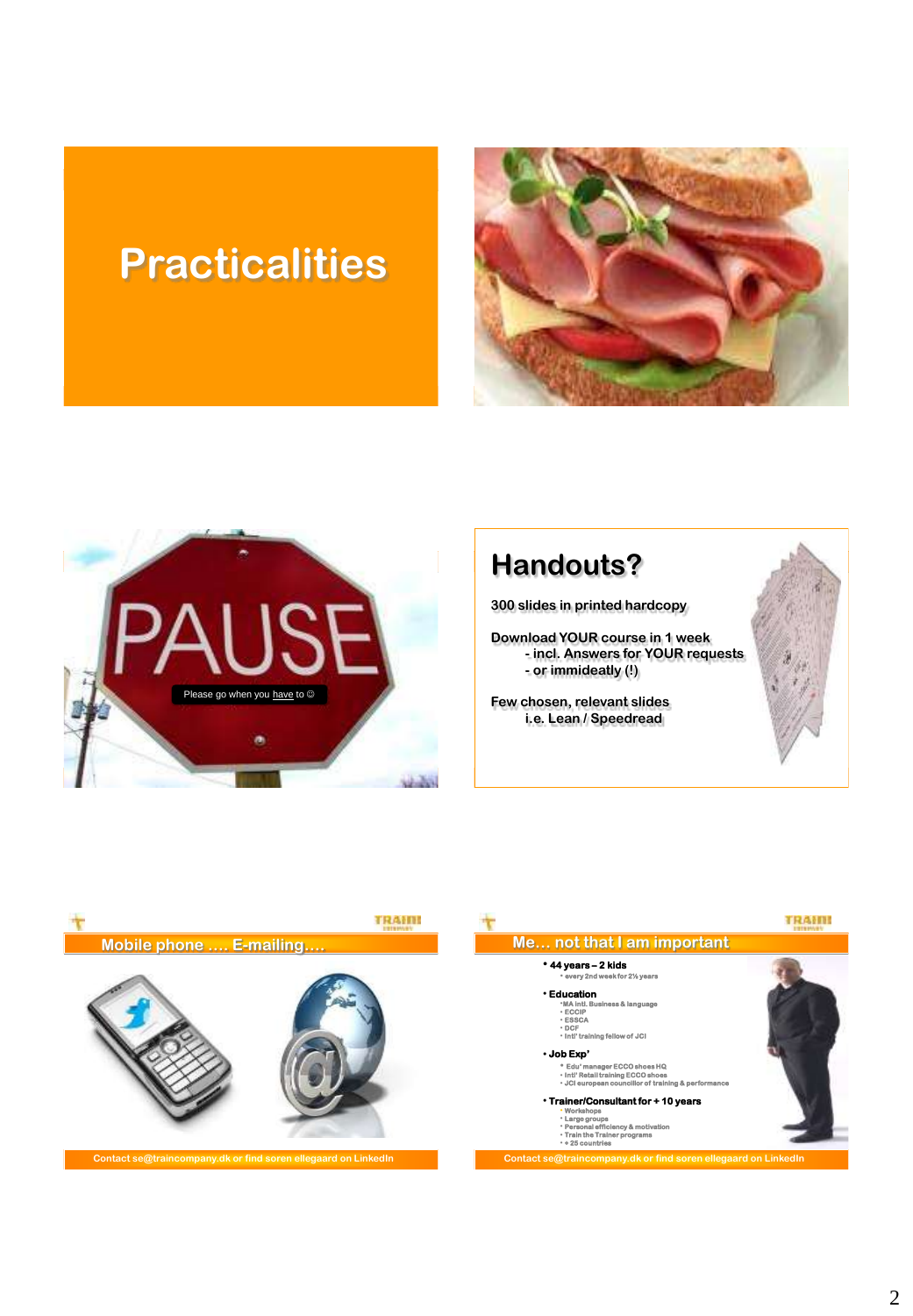## **Presentations**

- **• Job / Function … ?**
- **• What I enjoy most doin[g \(n](http://www.confex.dk/html/konf.jsp)ot work)**
- **• Main reason to join the course**







**Contact se@traincompany.dk or find soren ellegaard on LinkedIn**



**& projects – specially due to faulty informations, to use my timer much better than today, learn how to deal with urgent matters & requests, , to focus on what really matters**

**Contact se@traincompany.dk or find soren ellegaard on LinkedIn**



I always struggled with organization and time management. I have a very distancele nature, so I'm looking for<br>reproduction his helping me focusing at work. I like to understand behavior mechanism but need practical tods.<br>c

**Contact se@traincompany.dk or find soren ellegaard on LinkedIn**

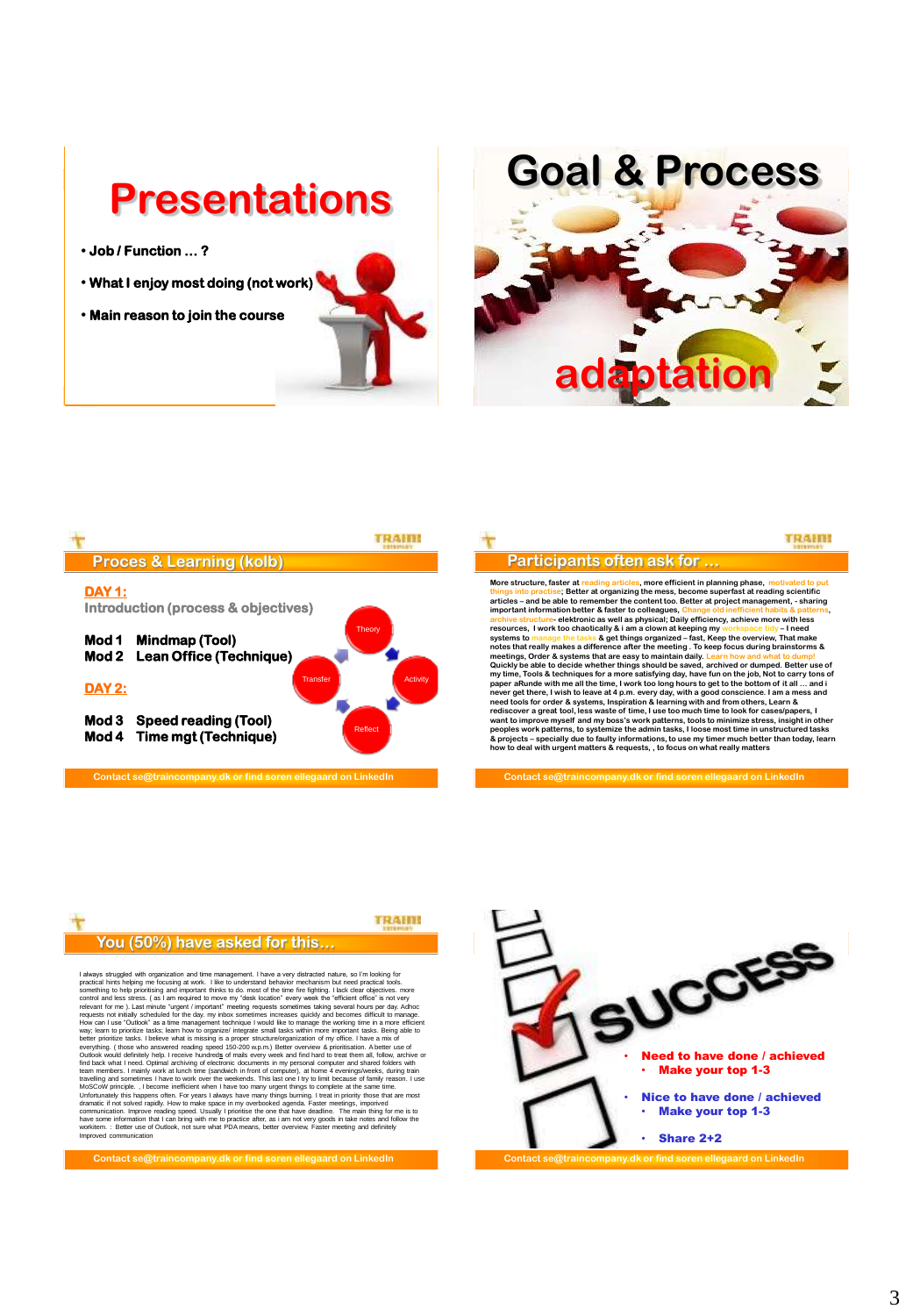### **Efficient Mind[ma](http://www.confex.dk/html/konf.jsp)pping Advantages, possibilities, Example**

| Notes???                                                                                                                                                                                                                                                                                                                                    |             |
|---------------------------------------------------------------------------------------------------------------------------------------------------------------------------------------------------------------------------------------------------------------------------------------------------------------------------------------------|-------------|
| æjg Idfkjg Idfkjg<br>Idskfjsdlkg Iskg Ihg gjlh<br>kjhg - L kjg<br>hkjg<br>hkjdshgsdlueropisdofgj<br>dfligdlig Idfijg idfhg dkifg<br>kidsg dha diklsah Ikdsi<br>ldsfhadsfklakdæsdhakifh<br>gikd h ædfhg kihg oytg<br>iohsdigh we kdish<br>kdihgikdfhg Ikihgkidf<br>gkdhfsg kdhg khakjdfs ak<br>hakidfsa kdfsa kidhds<br>ædfkjh dfksjhgkjdsfg | <u>ange</u> |
| kihakidfhaioer                                                                                                                                                                                                                                                                                                                              |             |

**Contact se@traincompany.dk or find soren ellegaard on LinkedIn**



#### **Goal : mindmaps on paper**

- **• After this module you are able to ..**
	- **– Structure informations**
	- **– Pass on informations**
	- **– Take useful notes**
	- **– Make brainstorms**
	- **– Develop "simple" projects**
	- **– Prioritize & filter informations**
	- **– Use maps 1-1 and in groups**



#### TRAINI TRAINI **Possibilities Advantages• [Compact](#page-0-0)  • [Notes](#page-0-0) • Structure info's • Overview • Projects • Multi usable • Brainstorms • Do more / prioritize • To-do's • Motivational • Presentations • Optimize brain • (Meetings) Contact se@traincompany.dk or find soren ellegaard on LinkedIn Contact se@traincompany.dk or find soren ellegaard on**

I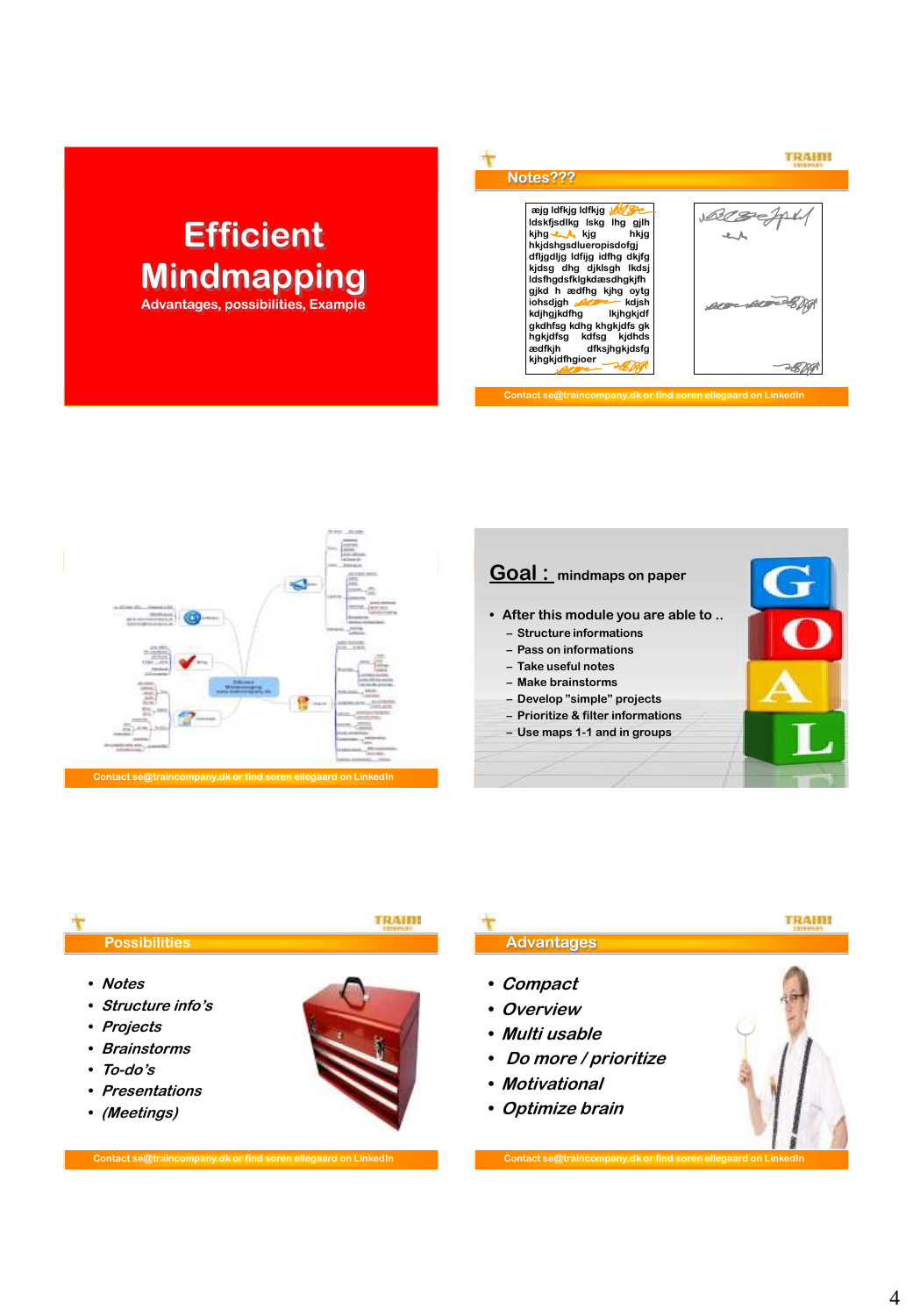# **R[UL](http://www.confex.dk/html/konf.jsp)ES**



**Contact se@traincompany.dk or find soren ellegaard on LinkedIn**



## **Exersize 1 "Structure info's"**

- **Learn to mindmap**
- **Experience flow**

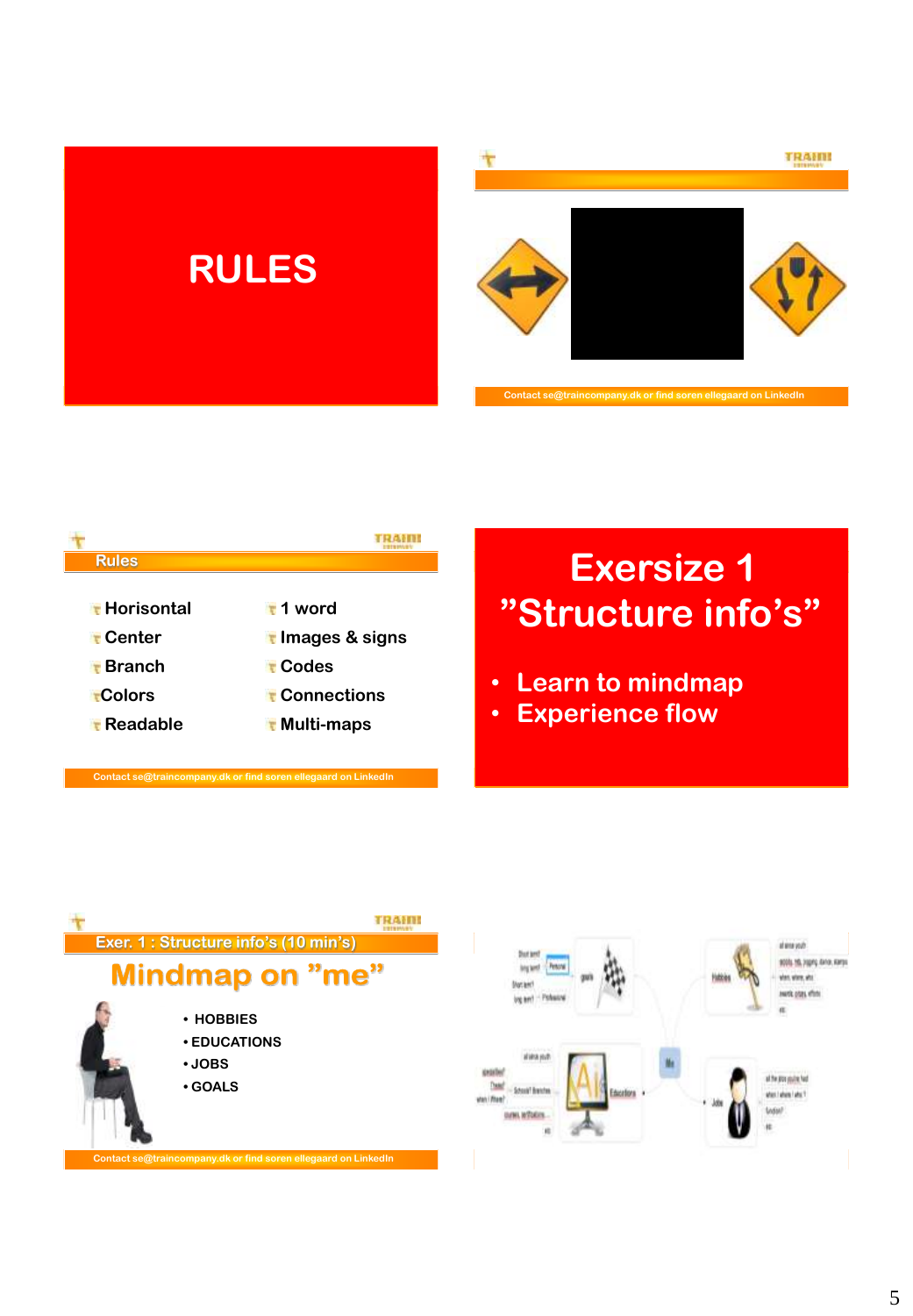

### **Exersize 2 "Give information"**

- **Experience the value of MM…** 
	- **When giving information**
	- **When being given information**



### **Exersize 3 "Acquire new information"**

- **Experience the value of MM…** 
	- **When taking notes from non-structure**
	- **When re-using information from a mindmap**



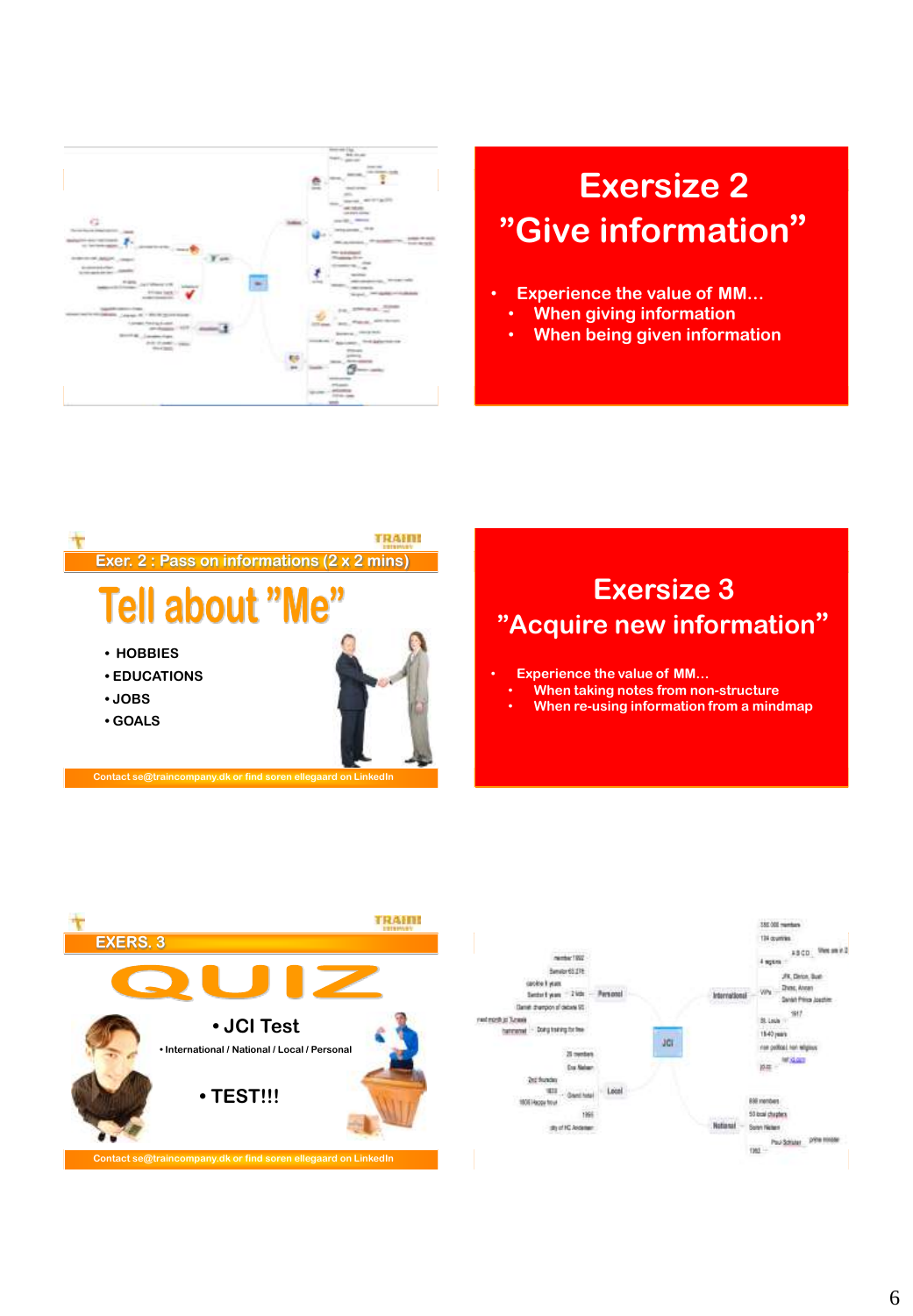### **Exersize 4 "proj. brainstorm & dev' "**

#### • **Experience the value [o](http://www.confex.dk/html/konf.jsp)f MM…**

- **When brainstorming a project in a group**
- **When structuring ALL details of a task**
- **When estimating time of a task**
- **When delegating task**





### **Exersize 5 "Restructure project"**

- **Experience the value [of](http://www.confex.dk/html/konf.jsp) MM…**
- **Restructure & re prioritize – fast**
- **Find new solutions – fast**
- **Deliver new solution**

**Exersize 3+3** 

TRAINI

#### **Brainstorm project in MM**

**• " THEME" PARTY**

- **• You mu[st](http://www.confex.dk/html/konf.jsp) cut cost 1/3**
- **• Re-think & Prioritize**
- **• How can You still manage the project?**
	- **• What do you cut/eliminate ?**

**Contact se@traincompany.dk or find soren ellegaard on LinkedIn**



- **Experience the value of MM…** 
	- **Use the advantag[es](http://www.confex.dk/html/konf.jsp) so far**
		- **Remembering all / a lot**
		- **Overview, prioritizing**
		- **Adding details & time & task information**
	- **Sharing info with others fast**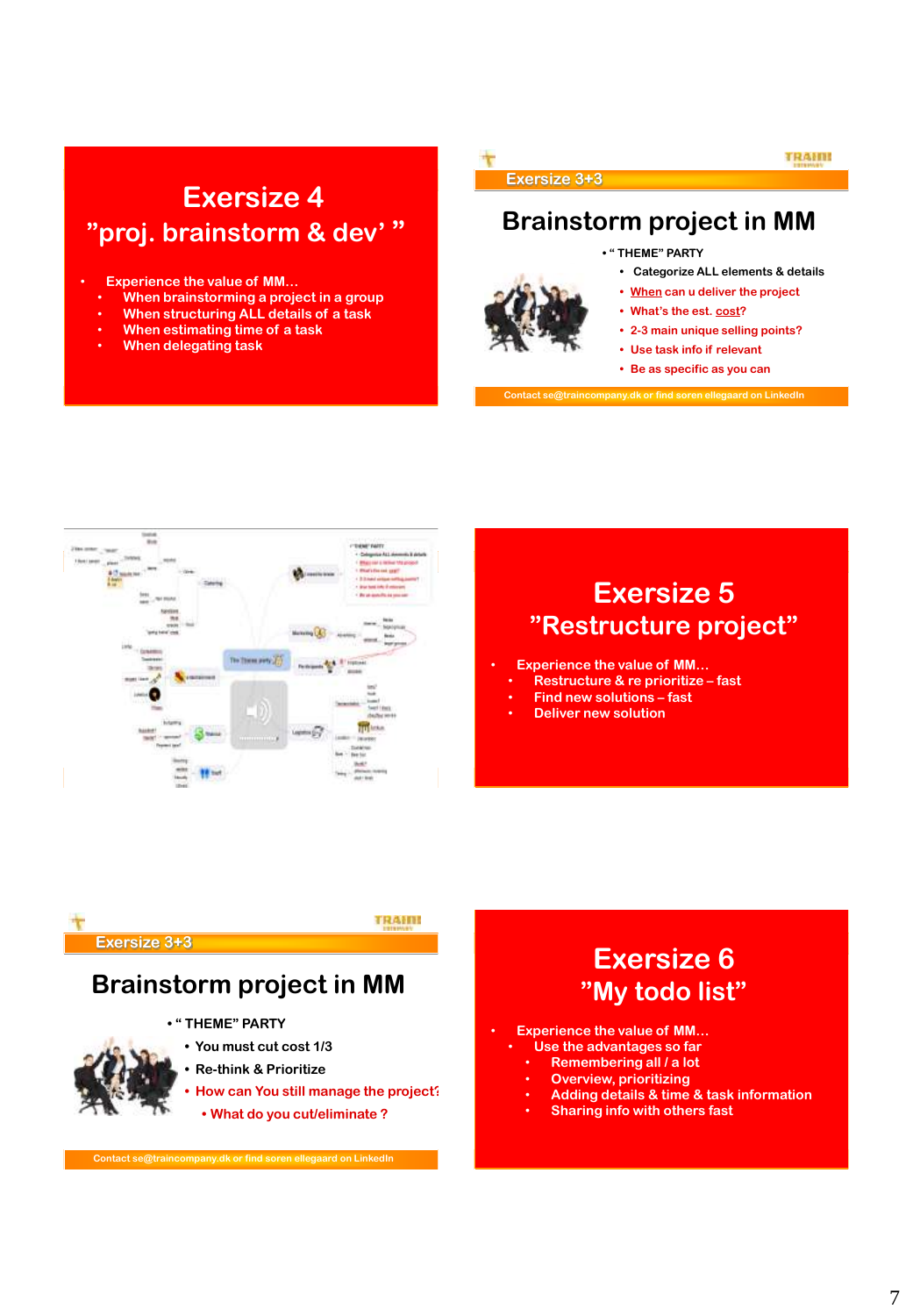